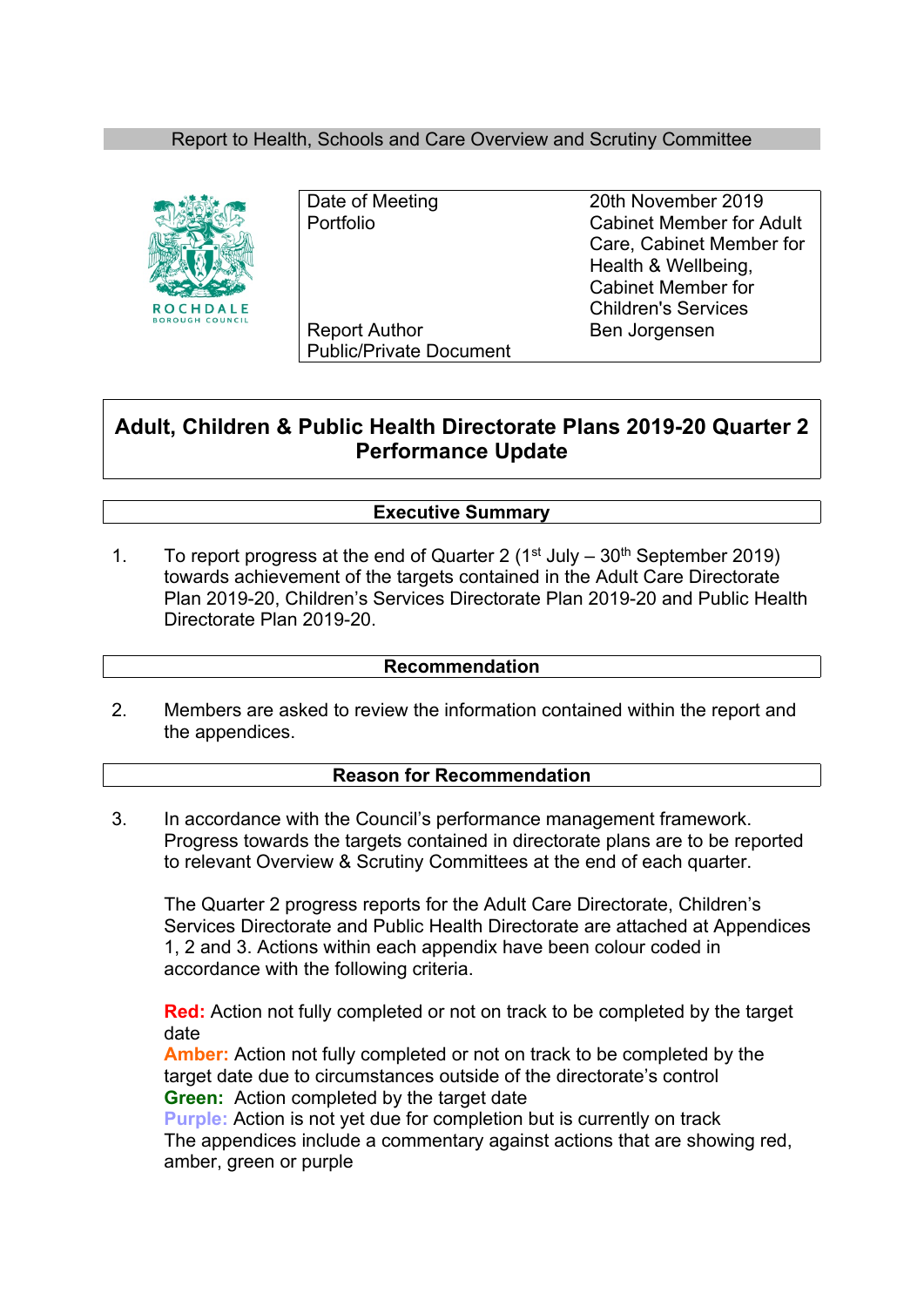## **Key Points for Consideration**

#### 4. **Adult Care Directorate Plan 2019-20 Progress**

#### 4.1 Performance Overview

93% (13) of the actions included in the Directorate Plan 2019-20 are ongoing. One action is now complete. The chart below shows the overall performance of the Directorate in meeting its plan targets at the end of Quarter 2.



#### 4.2 Quarter 2 Highlights

A partnership set of guiding principles which evidence good neighbourhood working has been produced. Standard operating neighbourhood approach documents have been completed and shared with elected members and Pennine Care.

Two co-located Integrated Neighbourhood Teams (INT) /Neighbourhood teams are now in place in globe house (central) and Middleton.

A joint protocol is now in place for cash budgets/personal health budgets. A complex case forum has been established to look at the most appropriate place and best use of resources to develop joint protocol for disputes around Continuing Health Care (CHC) with CCG.

A provider market dashboard to monitor the impact of personalisation on the market has been produced. The quarterly production of a communications dashboard is now business as usual.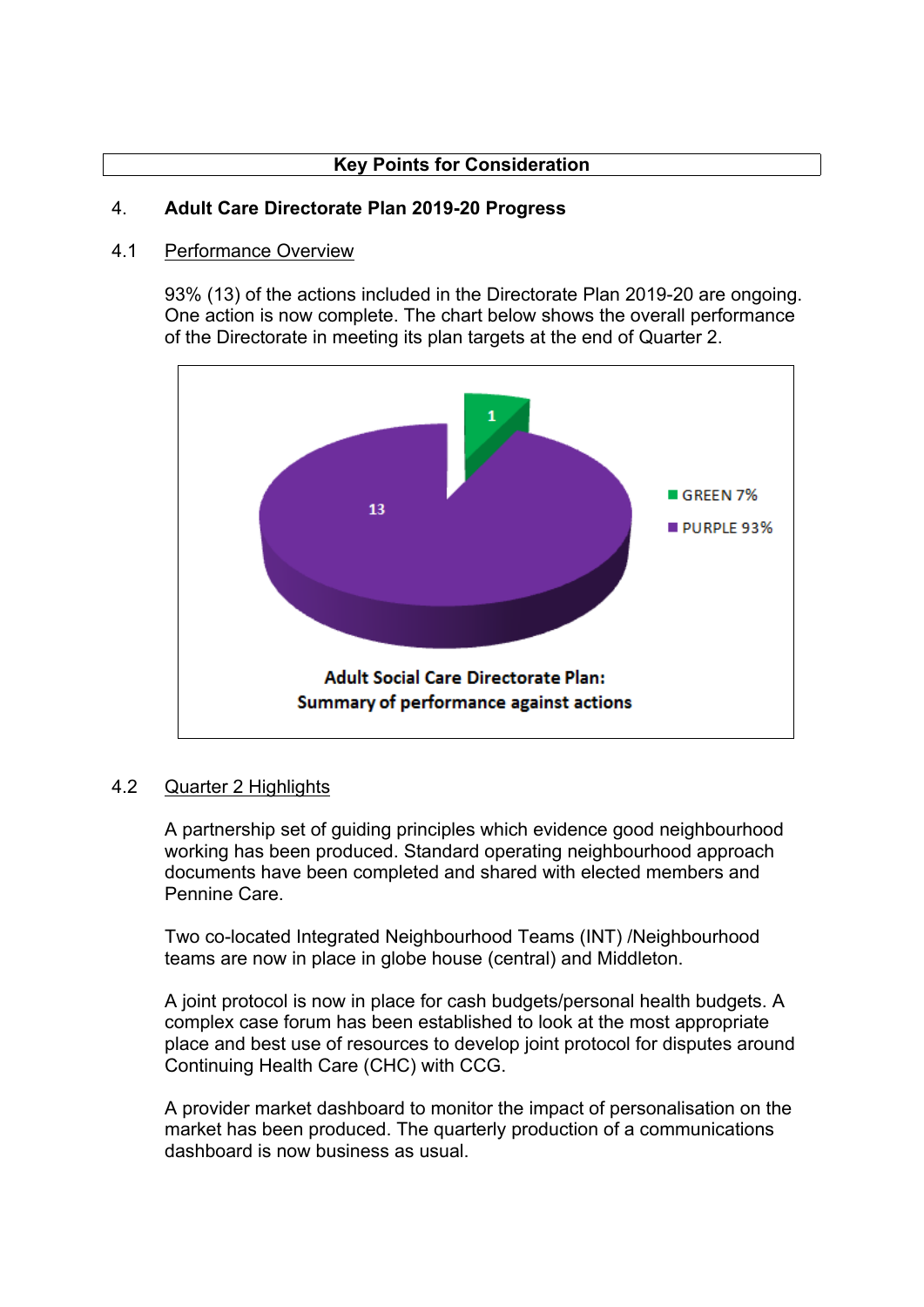A consultation event with providers was successfully held in April. This is part of a wider review of current internal process for adult care provider contracts and spot purchases. Plans are on schedule to recommission services in line with the Commissioning Intentions report from February 2019.

4.3 Performance Issues

None

### **Children's Services Directorate Plan 2019-20 Progress**

#### 4.4 Performance Overview

90% (9) actions included in the Directorate Plan 2019-20 are ongoing and due to be complete by the action due date. One action (3) has passed the action due date and hasn't been completed. The chart below shows the overall performance of the Directorate in meeting its plan targets at the end of Quarter 2.



The action that isn't fully complete and has passed the action due date (Amber) relates to:

Improve workforce stability

#### 4.5 Quarter 2 Highlights

The annual School Building Maintenance Programme for 2019/20 has been prioritised and commissioned for delivery predominantly during summer 2019. Feasibility studies and construction projects have been commissioned for new school places.

There has been alignment between the Rochdale Relationship Manifesto Steering Group and the current FSM Steering Group. The lead for the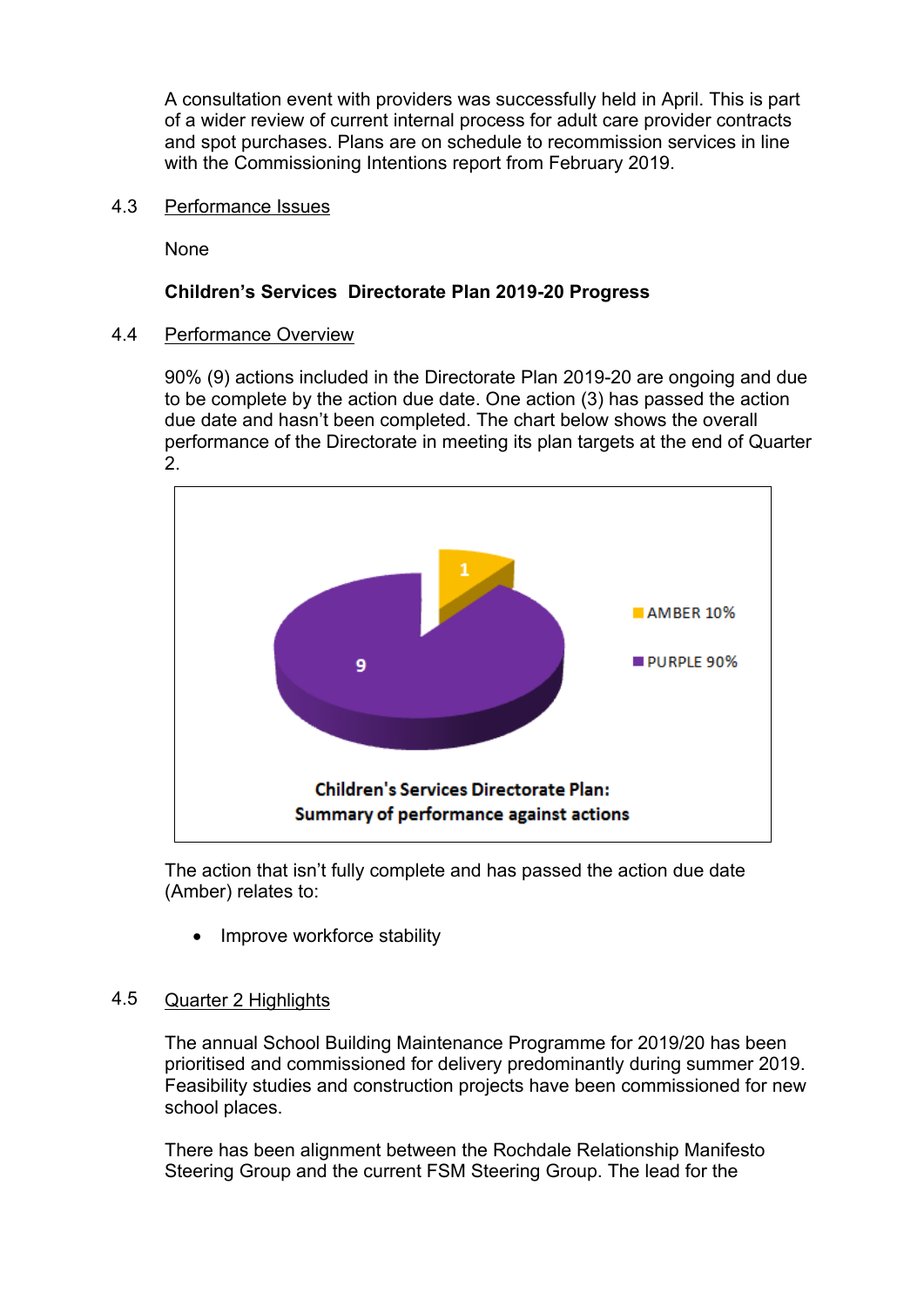Relationship Manifesto now attends the Early Help strategic steering group which brings together the FSM, place based agenda, Early Years and family conflict. The associated quality assurance framework is being developed to ensure reporting across the spectrum and includes partner reporting.

There has been development in terms of delivery of daytime alternative curriculum programmes to extend high quality youth provision. Pilot sessions have been arranged in Cardinal Langley High School and St Annes Academy for Autumn term. Discussions are taking place with two other schools to arrange programme.

Key elements of refreshed Recruitment and Retention Strategy in place or in the process of being agreed/implemented. There has been some slight slippage in regards to the strategy addressing social work capacity and reducing caseload pressures.

To reduce the number of children in care there has been an increase in better understanding of cohorts of children which is improving practice. Improved needs led plans being rolled out (particularly child protection plans) and the resource panel is rigorously focusing on alternatives to care where safe and feasible. Numbers of children in care have stabilised since March 2019, with a small reduction in numbers at the end of Q2.

Work on a refreshed sufficiency strategy has begun with a view to completion by end of Q2 for publication in Q3. Work has been undertaken on the sufficiency strategy with a draft ready to be presented through governance routes (SMT, SLT in October and to determine final council sign off arrangements). Final version ready for publication by March 2020.

4.6 Performance Issues None

# **Public Health & Wellbeing Directorate Plan 2019-20 Progress**

#### 4.7 Performance Overview

16.7% (2) actions included in the Directorate Plan 2019-20 are complete. One action has passed its due date and isn't complete. 75% (9) actions are ongoing and due to be completed by the due date. The chart below shows the overall performance of the Directorate in meeting its plan targets at the end of Quarter 2.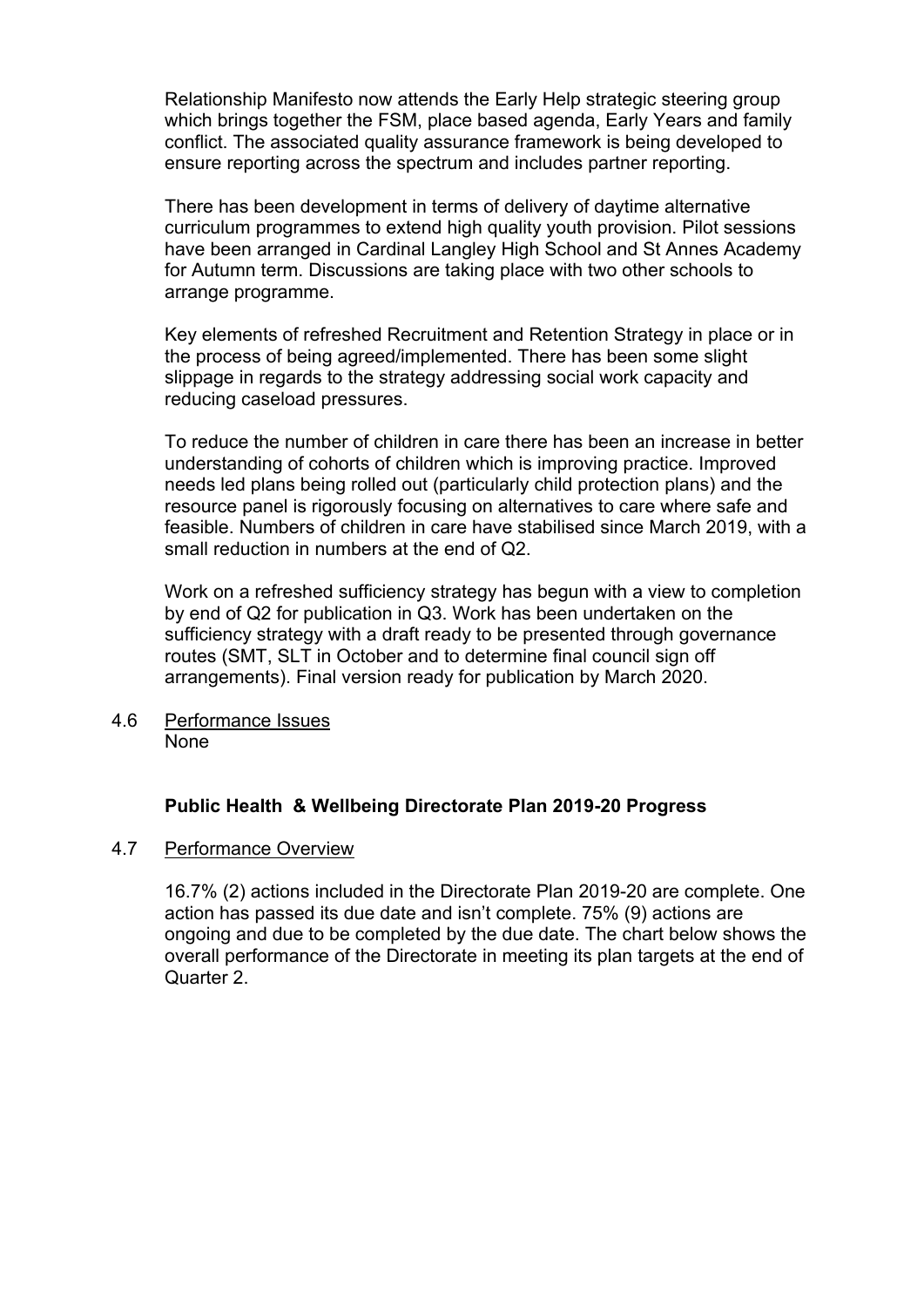

The action that isn't fully complete and has passed the action due date (Amber) relates to:

 Jointly lead the establishment of Person and Community Centred Approaches within the Borough (in partnership with LCO and GM)

#### 4.8 Quarter 2 Highlights

An action plan has been developed focused around LCO contribution to the Population Health Plan. Support will be provided to develop key work programmes including developing the LCO operating model and Leadership team Board. A memorandum of understanding has been agreed between the Council and LCO.

A new Strategic Partnership Board has been established focused around improving governance arrangements around PSR and Health and Wellbeing. A health and wellbeing strategy has been presented to the board although some adjustments are needed before finalising the document.

Following the end of the staff consultation process, the Strategic Intelligence Team has been formed. This comprises the CCG BI team, ICD Performance, and Public Health Intelligence. A shared work plan has been produced and new ways of working are being developed.

A screening action plan is being developed and work to increase screening uptake will commence in quarter three and then onwards for cancer screening programmes for cervical, breast and bowel cancer.

Public Health and Strategic Intelligence Team are jointly developing deep dive/needs assessment into prevention of respiratory admissions; this is to be completed in Q3. The plan is to review the role of prevention in respiratory admissions and ensure effective service provision to be included as part of the health improvement offer redesign. New model proposal planned for Dec 19.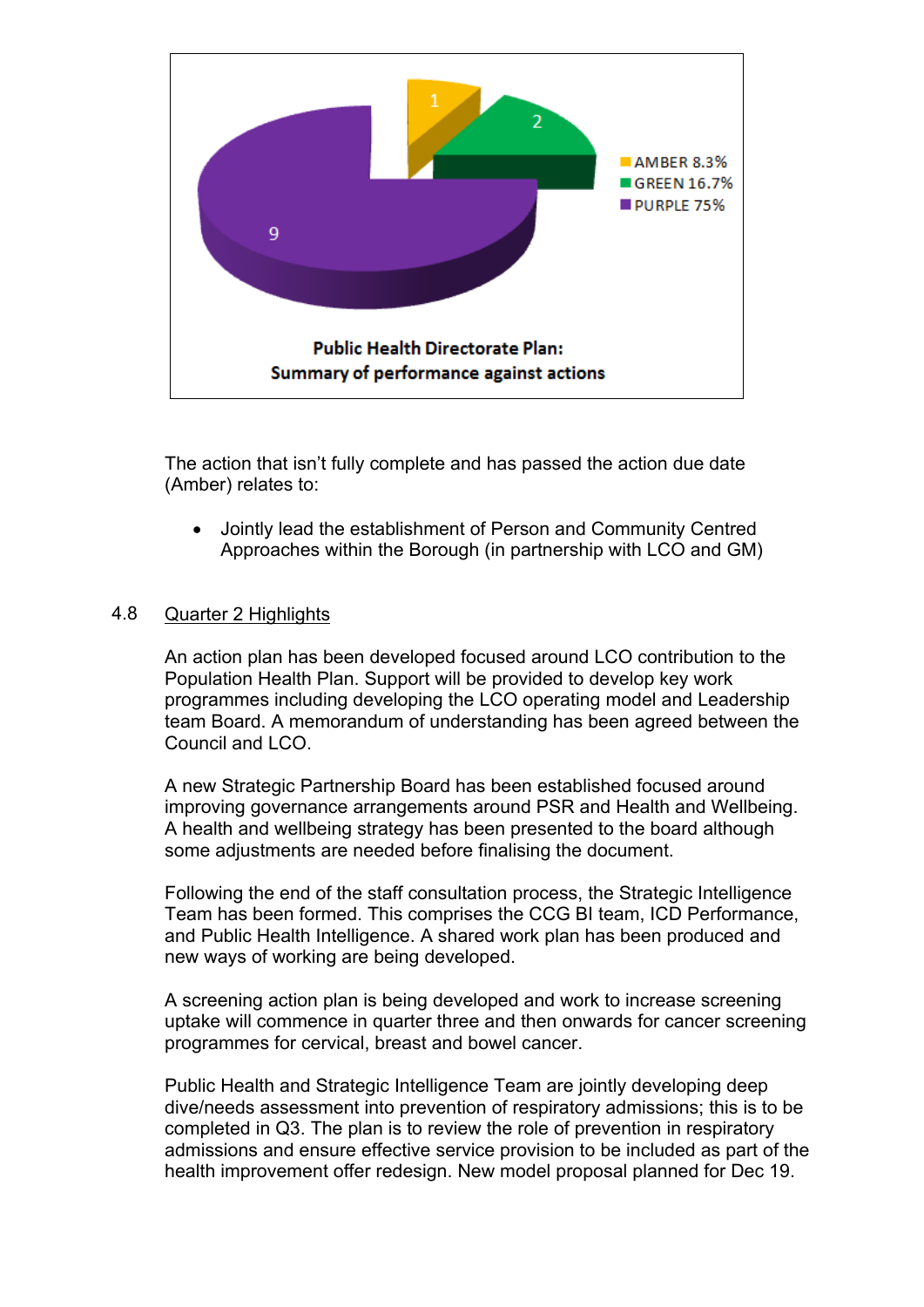- 4.9 Performance Issues None
- 4.10 Alternatives Considered None

## **Costs and Budget Summary**

5. None

### **Risk and Policy Implications**

Local authorities have specific duties in respect of children under the Children Acts 1989 and 2004. They also have statutory duties under the Children (Leaving Care) Act 2000 and the associated regulations, being the Care Leavers (England) Regulations 2010 in respect of eligible and relevant and former relevant children i.e. current and future cohorts of children who have left or will leave the local authority's care. 6.

The nature of services provided to children and families involve managing significant levels of risk. High quality early intervention and social care services reduce the likelihood of children suffering harm and increase the likelihood of children developing into successful adults and achieving and succeeding.

The 2010 Equality Act outlines the provisions of the Public Sector Equalities Duty which requires Public Bodies to have due regard to the need to:

- eliminate unlawful discrimination, harassment and victimisation and other conduct prohibited by the Equality Act 2010
- advance equality of opportunity and foster good relations between people from different groups
- The broad purpose of this duty is to integrate considerations of equality into day business and keep them under review in decision making, the design of policies and the delivery of services

Equalities and Diversity considerations are a key element of the Council's approach to safeguarding and work with care leavers.

### **Consultation**

7. Not required

| <b>Background Papers</b>                | <b>Place of Inspection</b> |
|-----------------------------------------|----------------------------|
|                                         |                            |
| Adult Care Directorate Plan 2019-<br>20 |                            |